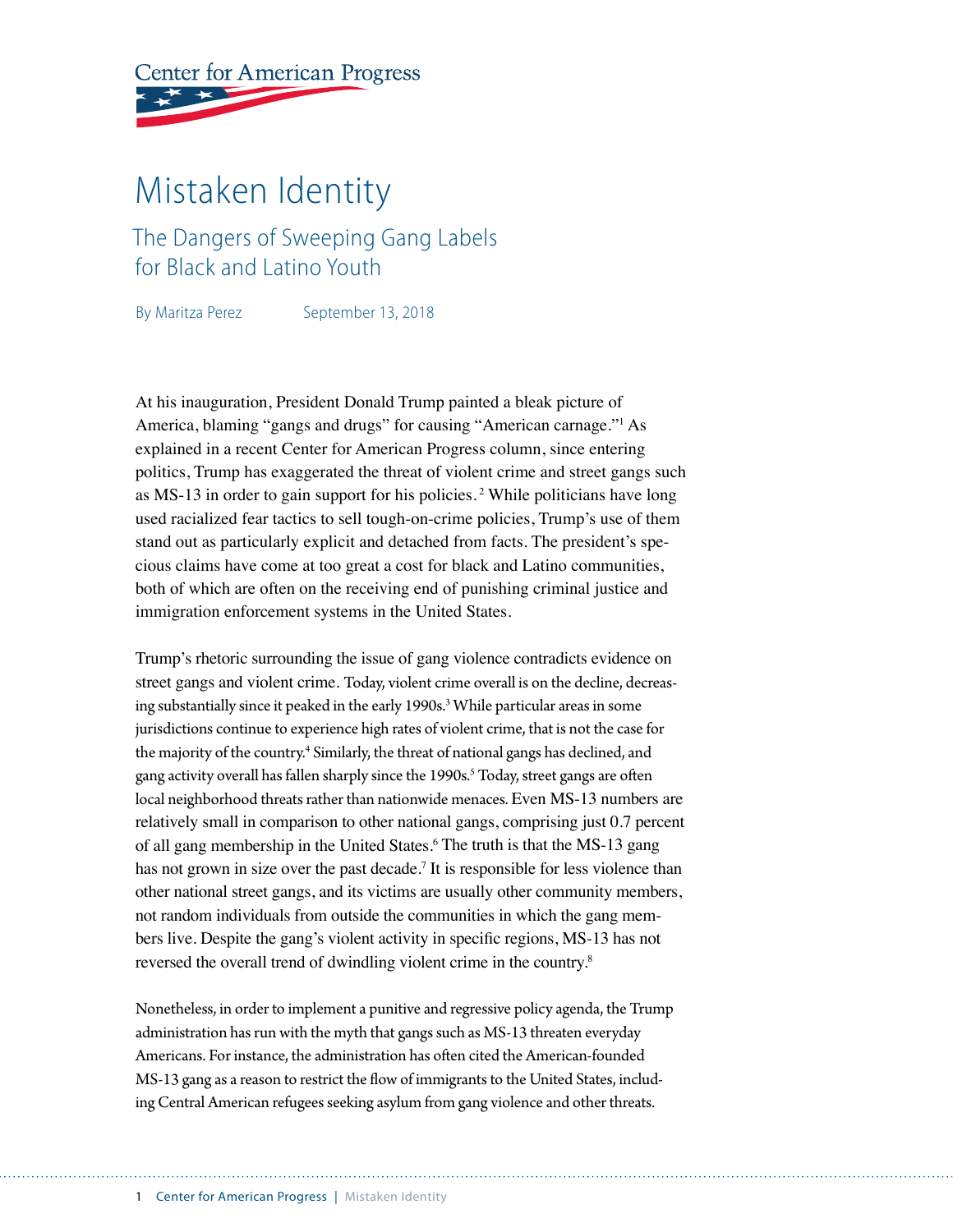However, experts point out that there is little evidence to suggest MS-13 takes advantage of the country's immigration laws.<sup>9</sup> In fact, immigrants to the United States are less likely to engage in crime than native-born Americans.<sup>10</sup> Moreover, areas with the highest rates of immigration tend to have lower crime rates than other parts of the country.<sup>11</sup> These claims are supported by the U.S. Department of Homeland Security's (DHS) own numbers. For instance, two-thirds of those arrested in Immigration and Customs Enforcement's (ICE) 2017 gang sweep were U.S. citizens.<sup>12</sup>

Public safety approaches must be based in evidence rather than fear. Without doubt, gang violence—like any violence—is devastating and should be treated as a serious priority for law enforcement. But this administration is conflating gang crime with illegal immigration, and painting communities of color as bastions of lawlessness, in a cynical effort to capitalize on fear and sell draconian tough-on-crime policies. Against this backdrop of an exploitive administration that is hostile to the rights of people of color,<sup>13</sup> a justice system plagued with racial inequalities,<sup>14</sup> and the reality that violent crime is on the decline, it is critical that law enforcement and lawmakers consider the ramifications of labeling someone a gang member.

This issue brief seeks to explain how jurisdictions define gang membership and to show how an all-too-often nebulous definition of gang membership, coupled with few legal safeguards, can lead to disastrous consequences for young people of color—particularly black men, Latino men, and noncitizens of color. As decades of evidence clearly show, mass criminalization is not the path to public safety.15

### Defining gang membership

Gang membership in and of itself is not a crime, yet affixing gang labels is often used to criminalize black and Latino youth. The disproportionate racial impact of gang identification is particularly troubling considering that white people make up a substantial portion of gang-affiliated youth in this country but are not on law enforcement's radar.16 Surveys of young people have shown that up to 40 percent of individuals who identify as gang members are white, but law enforcement regularly undercounts them and overcounts black and Latino youth.17 While white youth are afforded the privilege of being seen as individuals in the eyes of law enforcement, black and Latino youth are held accountable for the actions of their peers.<sup>18</sup>

There is no fixed legal definition of "gang" or "gang membership." Since gangs and gang affiliation are so loosely defined both across the country and across law enforcement agencies, the burden of proof to be considered a gang member is often low. This is problematic because a gang label can come with crippling consequences for individuals who find themselves in the criminal justice or immigration system.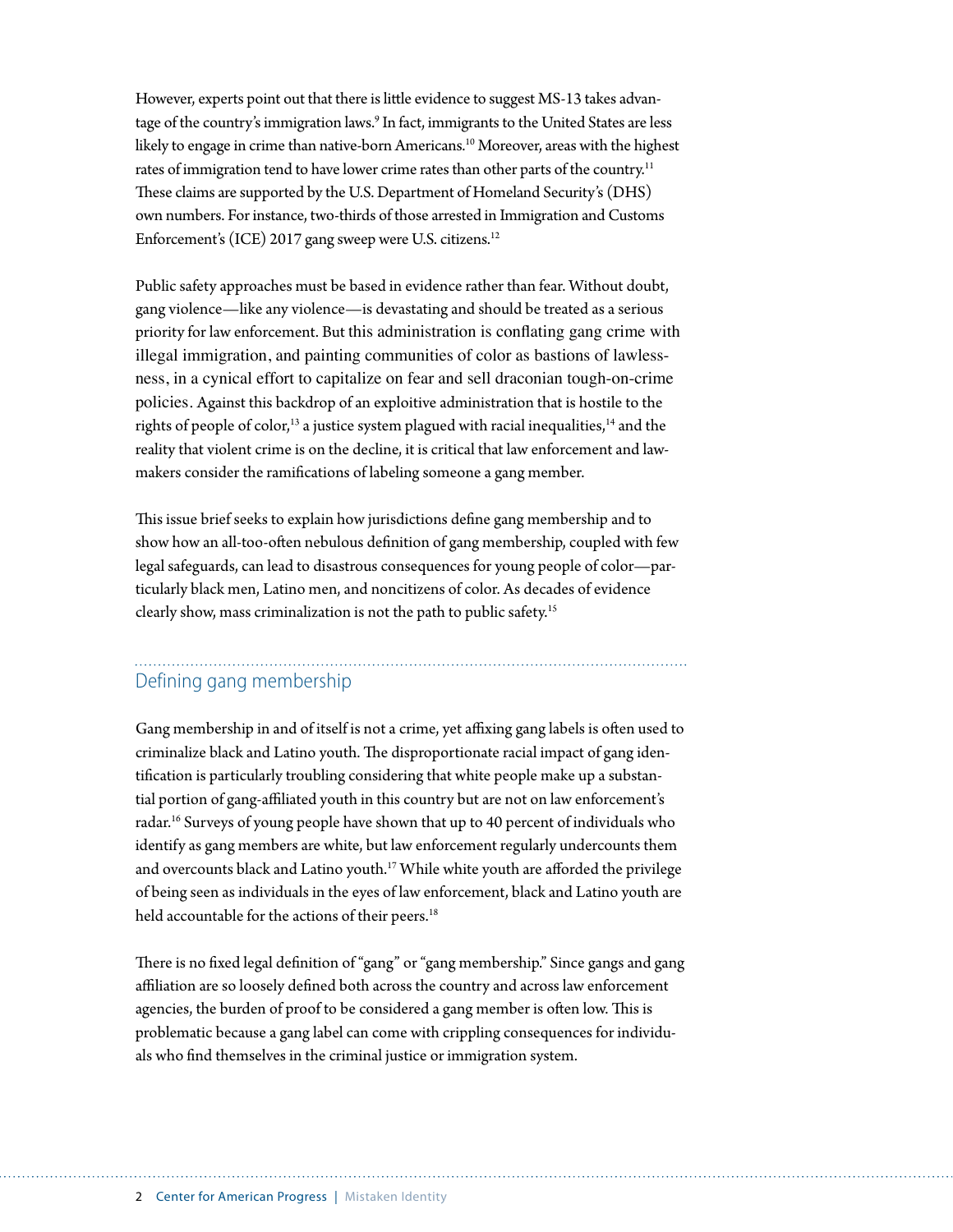#### Gang membership and state and local laws

States do not consistently define gangs, but when they do, the definitions are broad. Nearly every state and the District of Columbia legislatively defines "gang."19 As of the end of 2016, at least 36 states defined a gang as a group comprised of three or more people, and 30 states included a common name, identifying sign, or symbol as a gang identifier.<sup>20</sup> Every state includes criminal activity as part of the definition of a gang. Most states define gang activity as well, while just a handful of states—11 define gang membership.<sup>21</sup>

Many jurisdictions define gang membership at the local level. One survey by the National Gang Center found that most law enforcement agencies consider criminal activity the main indicator of a gang.<sup>22</sup> The survey found that a majority of law enforcement agencies—just like the majority of states that define gang membership—rely on the display of gang symbols, such as gang-associated colors and tattoos, as the greatest indicator of gang membership.<sup>23</sup> A number of jurisdictions also use arrests and associations with known gang members, as well as self-identification of membership, as indicators of gang membership.24

On the ground, cities have come under fire for using some of these criteria to identify gang members. For instance, in New York City, the New York Police Department (NYPD) maintains a controversial gang database that, at one recent point, was 99 percent black and Latino.<sup>25</sup> Although the NYPD has not publicly shared its process for identifying gang members, NYPD Chief of Detectives Dermot F. Shea recently testified that a person is added to the gang database if that individual admits gang membership which can include admission on social media—or is identified as being gang-affiliated by two "reliable sources."26 The NYPD may also enter individuals into the database if they meet two of the department's criteria, such as frequenting a known gang location or wearing colors associated with a specific gang.27 New York does not have a statute making gang membership a crime.<sup>28</sup> Neither does it have gang enhancement statutes on the books.<sup>29</sup> Nonetheless, the city's method of gang identification is overbroad, leading to racial profiling and increased police surveillance of black and Latino communities.<sup>30</sup>

#### Gang membership and federal law

In response to urban gang violence, Congress passed a significant crime bill in 1994 called the Violent Crime Control and Law Enforcement Act. Unfortunately, the bill's foremost legacy is cementing a tough-on-crime approach that has perpetuated mass incarceration, contributing to a doubling of the national prison population from 1994 to 2009.31 One of the provisions of the 1994 crime bill called for stricter punishment for gang members, even though gang membership itself was not made a substantive offense.32 Federal statute, pursuant to the bill, defines a "criminal street gang" as an ongoing group of five or more individuals who have as a primary purpose the commission of one or more felonies—which members have engaged in within the past five years—and whose activities affect interstate or foreign commerce.<sup>33</sup> Therefore, in the federal context, gang membership can lead to sentencing enhancements that result in longer sentences.<sup>34</sup>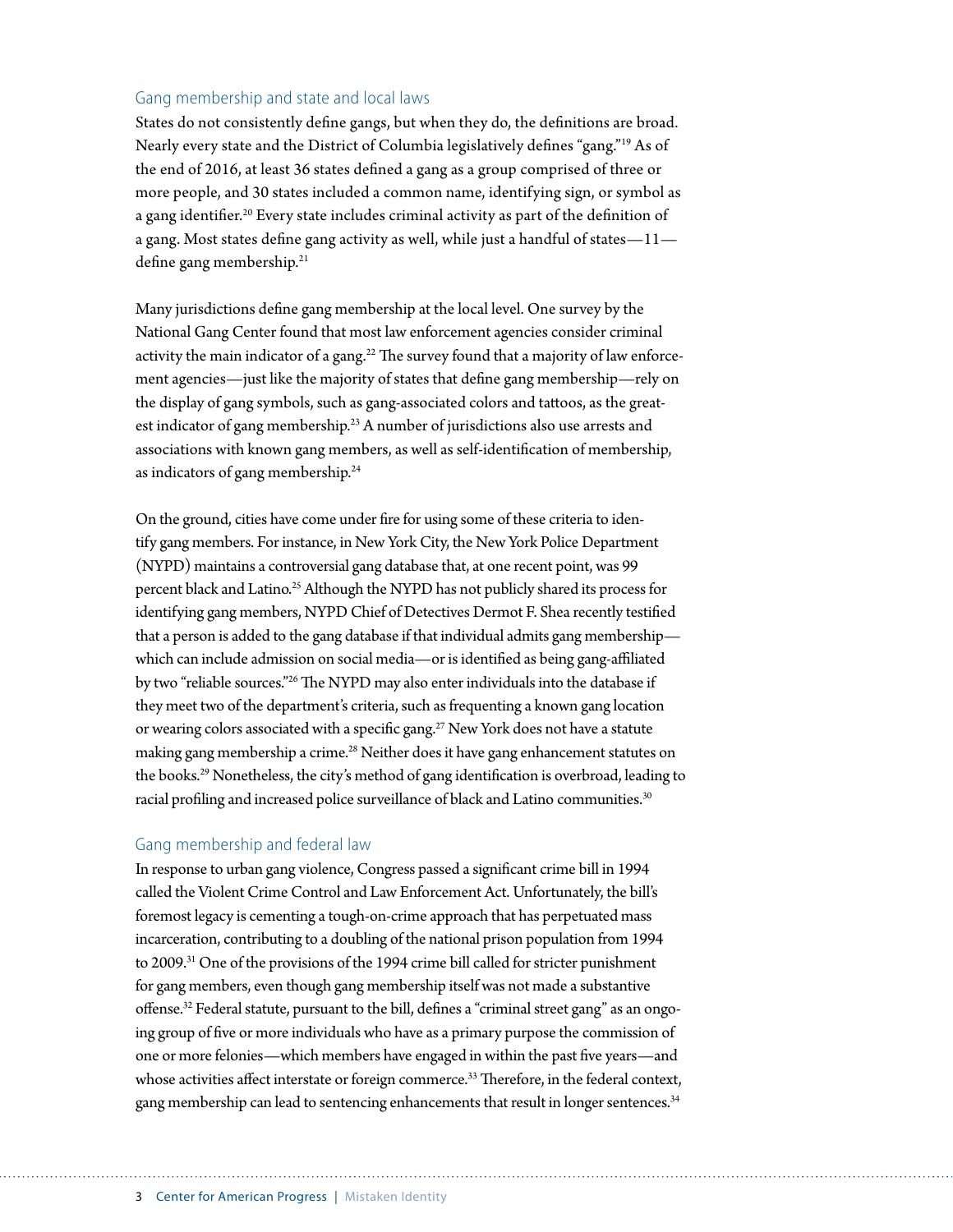Accusations of gang membership in the criminal justice context can be used to impose immigration consequences on noncitizens, including individuals who lack criminal records. Gang membership in and of itself is not grounds for removal under the Immigration and Naturalization Act (INA)—the body of law that governs U.S. immigration proceedings. The INA neither defines gang membership, nor does it outline specific immigration consequences for gang membership.<sup>35</sup> In other words, gang membership alone is insufficient to make an individual deportable.<sup>36</sup> Still, alleged gang affiliation can carry significant consequences for noncitizens, up to and including detention and deportation. This is because gang affiliation makes an individual an enforcement priority for the DHS, even in instances where that individual lacks a criminal record.

Allegations of gang membership are used in a variety of immigration-related contexts, including when individuals are applying for immigration benefits.37 Claims of gang affiliation may arise as disclosures during custodial or noncustodial interviews with DHS or as evidence presented during bond and individual hearings in immigration courts.38 Some other common consequences of gang membership allegations include being ineligible to obtain immigration relief, such as asylum, a green card for permanent residency, temporary relief from deportation under the Deferred Action for Childhood Arrivals (DACA) program, or other immigration benefits.

Unlike defendants in criminal court, respondents in immigration court do not have the right to a court-appointed attorney. Nor are there rules of evidence in immigration proceedings, making it more difficult for respondents to dispute accusations of gang affiliation.39 Furthermore, in immigration court, judges have wide discretion to decide case outcomes.

## On-the-ground consequences of gang membership allegations

There are several harms attached to being labeled a gang member under one of several broad definitions. Most U.S. law enforcement agencies use some kind of gang database to keep track of alleged gang-affiliated individuals, even though these databases are notorious for being unregulated and full of errors.<sup>40</sup> For example, a 2016 audit of California's gang database, CalGang, revealed the inclusion of 42 individuals who were under the age of 1 when the data was entered.<sup>41</sup> Of these individuals, 28 were added for self-admission of gang membership, which was likely the result of an error.<sup>42</sup>

Depending on the specific laws of a jurisdiction, the collateral consequences that stem from being placed on a gang database vary. Common consequences include racial profiling, increased police surveillance, longer sentences, and due process violations. In some jurisdictions, individuals may be subjected to gang enhancements or injunctions. For noncitizens, immigration benefits may be denied.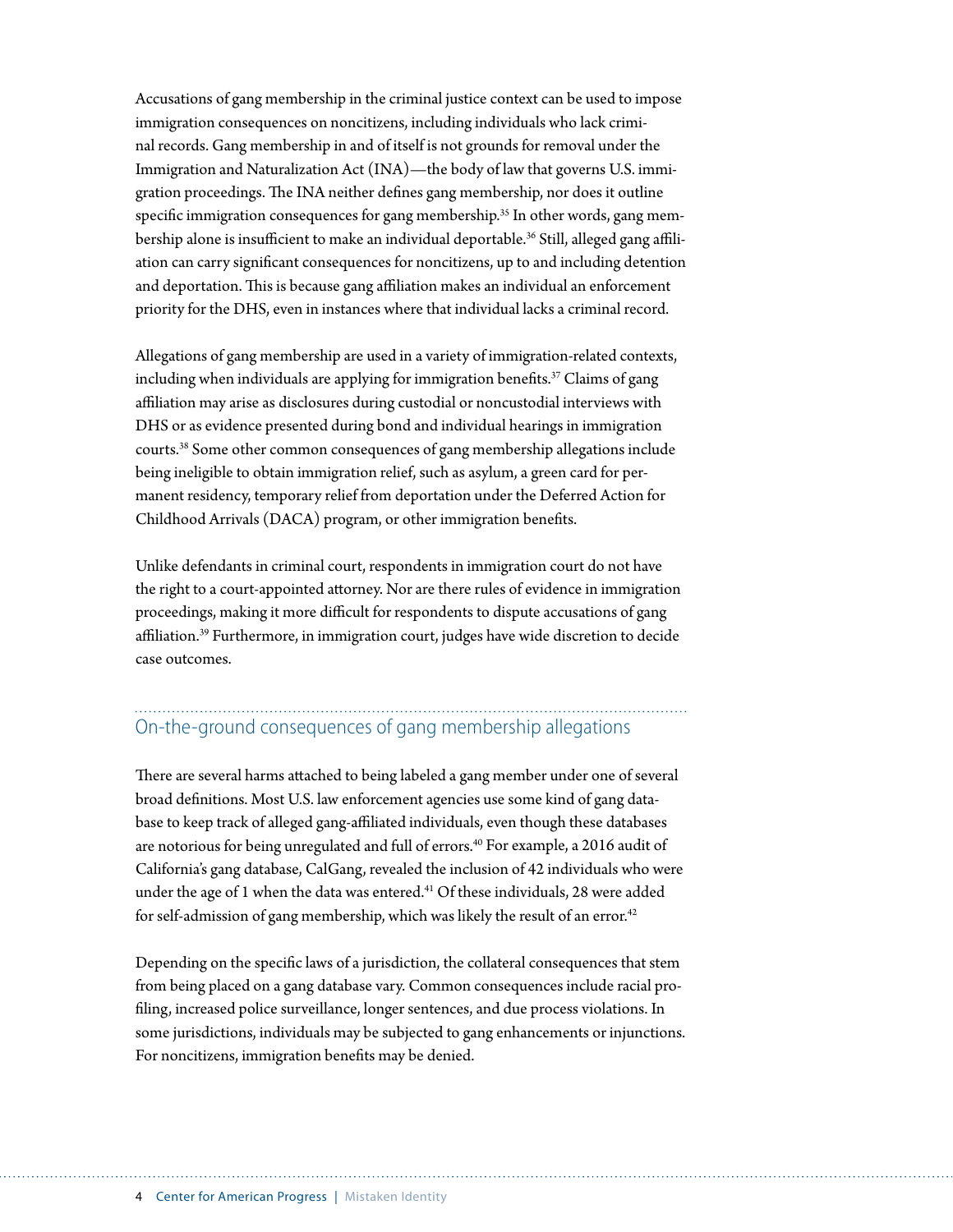#### Gang injunctions and enhancements

Since the 1980s, California has used allegations of gang membership to establish gang injunctions—probation-like civil orders that target certain neighborhoods and limit the conduct and mobility of individuals who are alleged gang members.<sup>43</sup> An injunction allows law enforcement to arrest, prosecute, and incarcerate people named in the injunction for noncriminal activity such as breaking curfew, carrying a cell phone, or hanging out with other gang-identified individuals.<sup>44</sup> This often means that individuals are prohibited from associating with friends and even family members.<sup>45</sup>

In March 2018, a court barred Los Angeles from employing its gang injunctions, citing constitutional concerns.<sup>46</sup> The judicial order gave credence to the argument made by individuals of the class action lawsuit, who asserted that their due process rights were violated when they were placed on a gang injunction list without being afforded the opportunity to fight allegations of gang membership in court.<sup>47</sup> As a result of an internal audit and this lawsuit, more than 7,000 people were released from gang injunctions in 2017 and 2018.<sup>48</sup>

Gang enhancements, another common consequence of being labeled a gang member, allow courts to add additional time to a sentence if the individual committed a felony either to benefit a gang or in association with a gang in order to promote the gang's criminal activities.49 Similar to how federal law allows U.S. attorneys to prosecute crimes with enhancements if those crimes were committed by gang members, a growing number of states have enacted gang enhancements for state crimes.<sup>50</sup>

California leads the nation in prosecuting gang enhancements.<sup>51</sup> Being on the state's CalGang database is itself enough to trigger gang enhancements, which is troubling considering that this gang database has come under fire for inaccurately including nongang members on its list.52 Enhancements can range from four additional years behind bars for a minor felony to 10 additional years for a serious felony.<sup>53</sup> What is more, in California, a person who is convicted with a gang enhancement must register as a gang member for at least five years post-incarceration, even in instances where the individual is no longer a gang member or did not claim gang membership to begin with.<sup>54</sup>

#### Immigrant detention and deportation

Even in instances where gang allegations do not lead to criminal consequences, they can carry serious immigration consequences for noncitizens. For instance, accusations of gang affiliation have led to serious immigration ramifications for Latino youth in Long Island, where the mingling of immigration and criminal law is even more pronounced. Long Island has experienced a greater concentration of crime from the MS-13 gang relative to the rest of the country.<sup>55</sup> At the same time, in recent years, the city has come under scrutiny for racial discrimination, including accusations of police discrimination against Latino residents and some public schools refusing to enroll undocumented students.<sup>56</sup>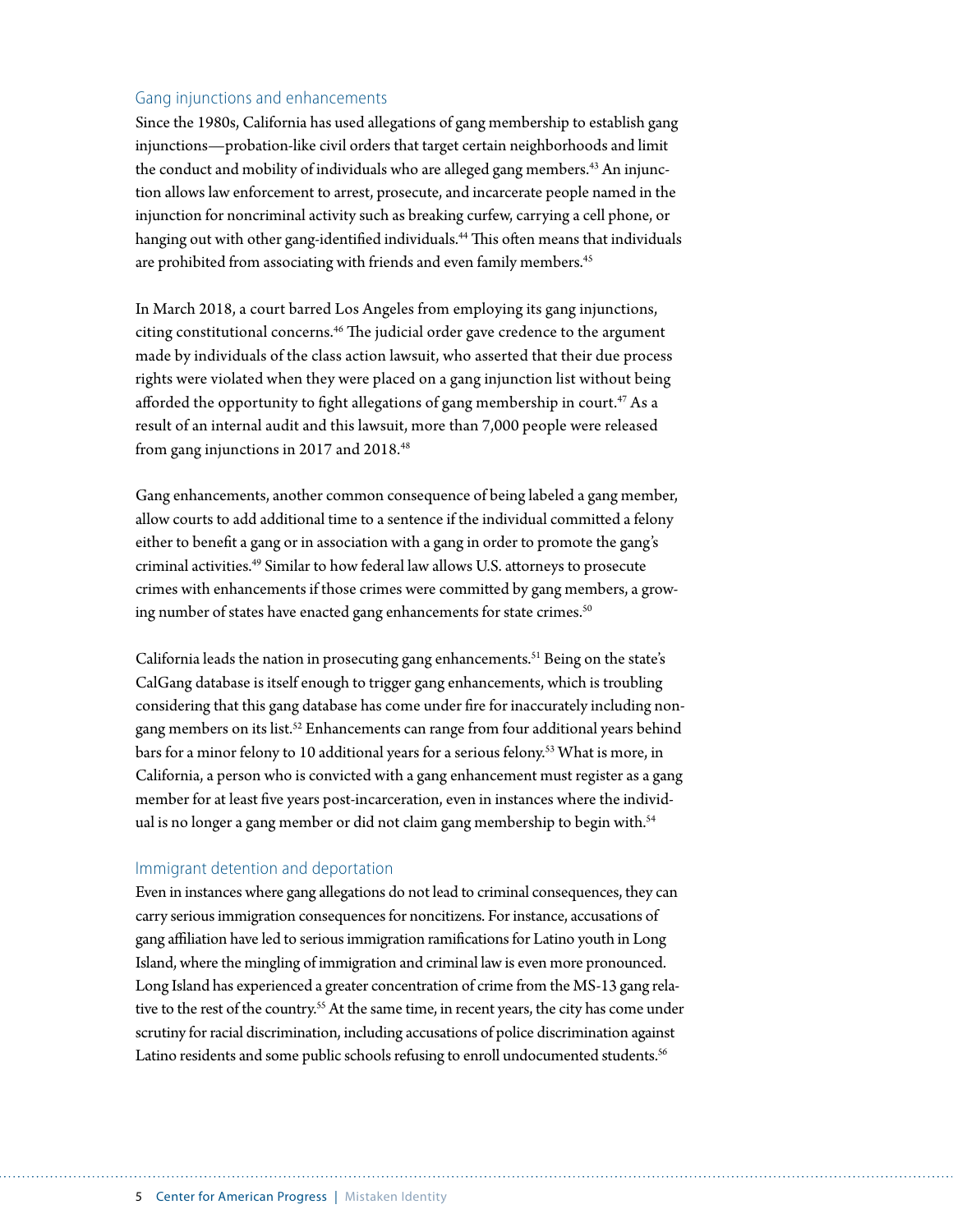Against this backdrop, Long Island's Nassau County and Suffolk County police departments actively pursue alleged gang members for deportation. Perhaps the most concerning instances of gang allegations are found in Long Island's public schools. Various reports show that school administrators, school resource officers, teachers, and other school staff habitually report students merely suspected of being gang members to ICE and law enforcement.<sup>57</sup> In many instances, parents are not notified until after officials have questioned the student.<sup>58</sup> Any negative contact with school officials can make its way to law enforcement and ICE. This sets in motion immigration consequences for accused youth in a phenomenon known as the "school to prison to deportation pipeline."59

Although federal law prohibits schools from sharing students' immigration status with immigration officials, school officials often take their cue from law enforcement and use broad criteria to identify alleged gang members to police.<sup>60</sup> Some actions that caused school officials to report students to law enforcement, and subsequently led ICE to detain these students, include: scribbling El Salvador's area code—503—in a notebook; wearing a Chicago Bulls jersey or drawing bull horns on a calculator; and posting the Salvadoran flag on Facebook.<sup>61</sup> Some students have also been labeled "gang-associated" and were targeted by law enforcement and ICE for merely talking to known gang members at school without officials knowing the content of the conversation.<sup>62</sup> At the end of last year, a federal judge ruled that several Long Island teenagers be released from immigrant detention, determining that their due process rights were violated after being labeled gang members on flimsy evidence.<sup>63</sup>

### Conclusion

Without doubt, gang crime—like all crime—is serious and merits law enforcement attention. Nonetheless, the methods of gang enforcement discussed in this brief do not meaningfully improve public safety and come at too great a cost for young black and Latino individuals who must live with the severe consequences that stem from gang identification. Violent crime in the United States is trending at a historic low even among youth.<sup>64</sup> In order to continue this trend, it is imperative that jurisdictions rethink their approach to tackling crime from a smart criminal justice perspective.

*Maritza Perez is the senior policy analyst for Criminal Justice Reform at the Center for American Progress.*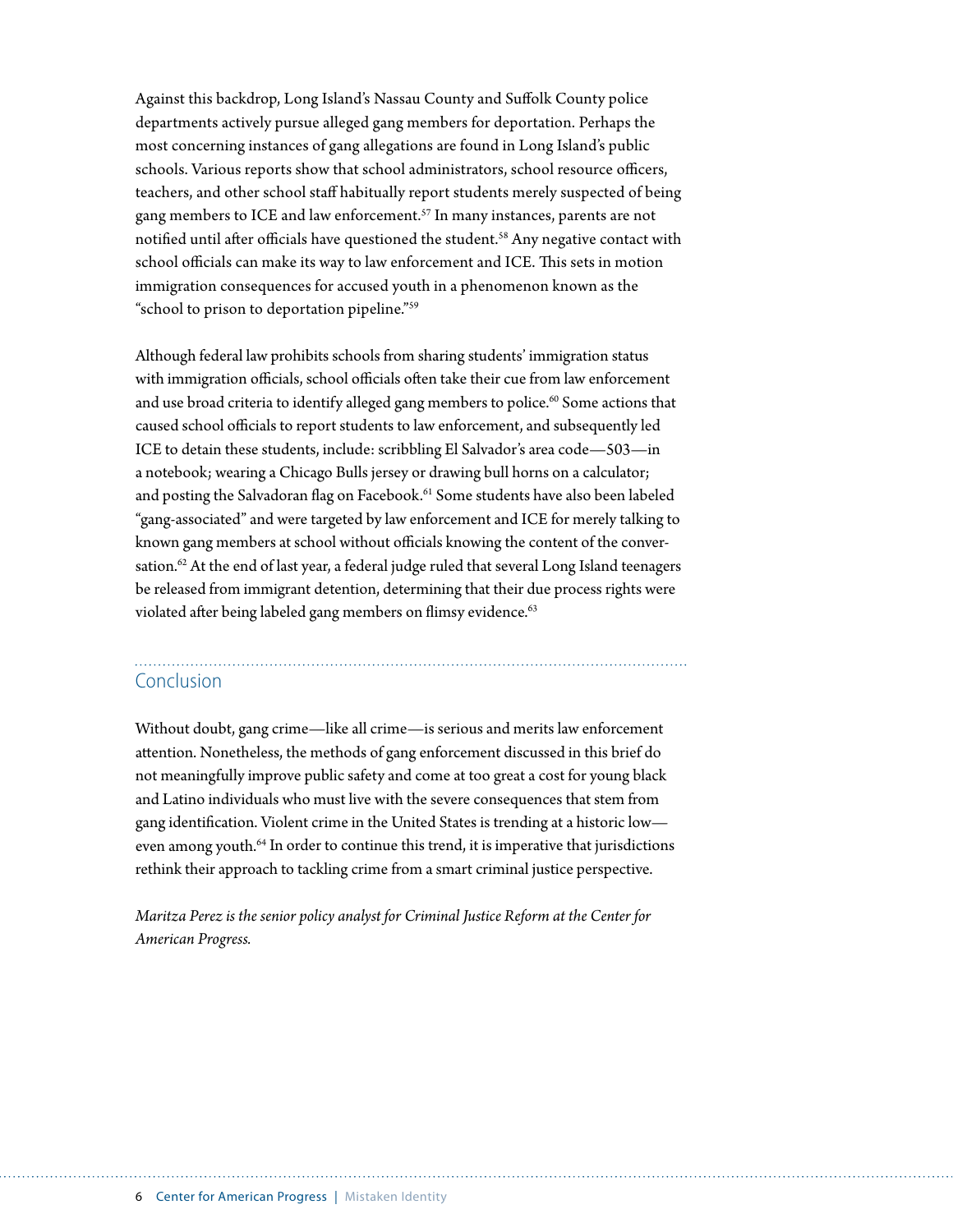#### Endnotes

- 1 The White House, "The Inaugural Address," January 20, 2017, available at [https://www.whitehouse.gov/briefings](https://www.whitehouse.gov/briefings-statements/the-inaugural-address/)[statements/the-inaugural-address/.](https://www.whitehouse.gov/briefings-statements/the-inaugural-address/)
- 2 Elizabeth Sun, "The Dangerous Racialization of Crime in the U.S. News Media," Center for American Progress, August 29, 2018, available at [https://www.americanprogress.](https://www.americanprogress.org/issues/criminal-justice/news/2018/08/29/455313/dangerous-racialization-crime-u-s-news-media/) [org/issues/criminal-justice/news/2018/08/29/455313/](https://www.americanprogress.org/issues/criminal-justice/news/2018/08/29/455313/dangerous-racialization-crime-u-s-news-media/) [dangerous-racialization-crime-u-s-news-media/.](https://www.americanprogress.org/issues/criminal-justice/news/2018/08/29/455313/dangerous-racialization-crime-u-s-news-media/)
- 3 John Gramlich, "5 facts about crime in the U.S.", Pew Research Center, January 30, 2018, available at [http://www.](http://www.pewresearch.org/fact-tank/2018/01/30/5-facts-about-crime-in-the-u-s/) [pewresearch.org/fact-tank/2018/01/30/5-facts-about](http://www.pewresearch.org/fact-tank/2018/01/30/5-facts-about-crime-in-the-u-s/)[crime-in-the-u-s/](http://www.pewresearch.org/fact-tank/2018/01/30/5-facts-about-crime-in-the-u-s/).
- 4 CBS News, "The most dangerous cities in America, ranked," available at [https://www.cbsnews.com/pictures/the-most](https://www.cbsnews.com/pictures/the-most-dangerous-cities-in-america/)[dangerous-cities-in-america/](https://www.cbsnews.com/pictures/the-most-dangerous-cities-in-america/) (last accessed September 2018).
- 5 Jane Fullerton Lemons, "Gang Violence: Has the threat been exaggerated?", *CQ Researcher* 28 (20) (2018), available at [http://library.cqpress.com/cqresearcher/document.](http://library.cqpress.com/cqresearcher/document.php?id=cqresrre2018060100) [php?id=cqresrre2018060100.](http://library.cqpress.com/cqresearcher/document.php?id=cqresrre2018060100)
- 6 Ibid.
- 7 Hannah Drier, "I've Been Reporting on MS-13 for a Year. Here Are the 5 Things Trump Gets Most Wrong," ProPublica, June 25, 2018, available at [https://www.propublica.org/](https://www.propublica.org/article/ms-13-immigration-facts-what-trump-administration-gets-wrong) [article/ms-13-immigration-facts-what-trump-administra](https://www.propublica.org/article/ms-13-immigration-facts-what-trump-administration-gets-wrong)[tion-gets-wrong](https://www.propublica.org/article/ms-13-immigration-facts-what-trump-administration-gets-wrong).
- 8 Dara Lind, "MS-13, explained," Vox, May 21, 2018, available at [https://www.vox.com/policy-and-poli](https://www.vox.com/policy-and-politics/2018/2/26/16955936/ms-13-trump-immigrants-crime)[tics/2018/2/26/16955936/ms-13-trump-immigrants-crime](https://www.vox.com/policy-and-politics/2018/2/26/16955936/ms-13-trump-immigrants-crime).
- 9 Nermeen Arastu and others, "Swept up in the Sweep: The Impact of Gang Allegations on Immigrant New Yorkers" (New York: New York Immigration Coalition and City University of New York School of Law's Immigrant and Non-Citizen Rights Clinic, 2018), p. 15, available at [https://](https://www.nyic.org/2018/06/swept-up-in-the-sweep-report/) [www.nyic.org/2018/06/swept-up-in-the-sweep-report/.](https://www.nyic.org/2018/06/swept-up-in-the-sweep-report/)
- 10 Christopher Ingraham, "Two charts demolish the notion that immigrants here illegally commit more crime," *The Washington Post*, June 19, 2018, available at [https://](https://www.washingtonpost.com/news/wonk/wp/2018/06/19/two-charts-demolish-the-notion-that-immigrants-here-illegally-commit-more-crime/?noredirect=on&utm_term=.fea6389e7b66) [www.washingtonpost.com/news/wonk/wp/2018/06/19/](https://www.washingtonpost.com/news/wonk/wp/2018/06/19/two-charts-demolish-the-notion-that-immigrants-here-illegally-commit-more-crime/?noredirect=on&utm_term=.fea6389e7b66) [two-charts-demolish-the-notion-that-immigrants-here](https://www.washingtonpost.com/news/wonk/wp/2018/06/19/two-charts-demolish-the-notion-that-immigrants-here-illegally-commit-more-crime/?noredirect=on&utm_term=.fea6389e7b66)[illegally-commit-more-crime/?noredirect=on&utm\\_term=.](https://www.washingtonpost.com/news/wonk/wp/2018/06/19/two-charts-demolish-the-notion-that-immigrants-here-illegally-commit-more-crime/?noredirect=on&utm_term=.fea6389e7b66) [fea6389e7b66](https://www.washingtonpost.com/news/wonk/wp/2018/06/19/two-charts-demolish-the-notion-that-immigrants-here-illegally-commit-more-crime/?noredirect=on&utm_term=.fea6389e7b66).
- 11 Anna Flagg, "The Myth of the Criminal Immigrant," *The New York Times*, March 30, 2018, available at [https://www.](https://www.nytimes.com/interactive/2018/03/30/upshot/crime-immigration-myth.html) [nytimes.com/interactive/2018/03/30/upshot/crime-immi](https://www.nytimes.com/interactive/2018/03/30/upshot/crime-immigration-myth.html)[gration-myth.html.](https://www.nytimes.com/interactive/2018/03/30/upshot/crime-immigration-myth.html)
- 12 U.S. Immigration and Customs Enforcement, "ICE-led gang surge nets 1,378 arrests nationwide," Press release, May 11, 2017, available at [https://www.ice.gov/news/releases/ice](https://www.ice.gov/news/releases/ice-led-gang-surge-nets-1378-arrests-nationwide)[led-gang-surge-nets-1378-arrests-nationwide](https://www.ice.gov/news/releases/ice-led-gang-surge-nets-1378-arrests-nationwide).
- 13 Danyelle Solomon and Connor Maxwell, "52 Harms in 52 Weeks," Center for American Progress, January 10, 2018, available at [https://www.americanprogress.org/issues/](https://www.americanprogress.org/issues/race/reports/2018/01/10/444806/52-harms-52-weeks/) [race/reports/2018/01/10/444806/52-harms-52-weeks/](https://www.americanprogress.org/issues/race/reports/2018/01/10/444806/52-harms-52-weeks/).
- 14 Andrew Kahn and Chris Kirk, "What It's Like to Be Black in the Criminal Justice System," Slate, August 9, 2015, available at [http://www.slate.com/articles/news\\_and\\_politics/](http://www.slate.com/articles/news_and_politics/crime/2015/08/racial_disparities_in_the_criminal_justice_system_eight_charts_illustrating.html) [crime/2015/08/racial\\_disparities\\_in\\_the\\_criminal\\_jus](http://www.slate.com/articles/news_and_politics/crime/2015/08/racial_disparities_in_the_criminal_justice_system_eight_charts_illustrating.html)[tice\\_system\\_eight\\_charts\\_illustrating.html](http://www.slate.com/articles/news_and_politics/crime/2015/08/racial_disparities_in_the_criminal_justice_system_eight_charts_illustrating.html).
- 15 Don Stemen, "The Prison Paradox: More Incarceration Will Not Make Us Safer" (New York: Vera Institute of Justice, 2017), available at [https://www.vera.org/publications/for](https://www.vera.org/publications/for-the-record-prison-paradox-incarceration-not-safer)[the-record-prison-paradox-incarceration-not-safer](https://www.vera.org/publications/for-the-record-prison-paradox-incarceration-not-safer).
- 16 Judith Greene and Kevin Pranis, "Gang Wars: The Failure of Enforcement Tactics and the Need for Effective Public Safety Strategies" (Washington: Justice Policy Institute, 2007), available at<http://www.justicepolicy.org/research/1961>.

#### 17 Ibid.

- 18 Donna Ladd, "Dangerous, growing, yet unnoticed: the rise of America's white gangs," *The Guardian*, April 5, 2018, available at [https://www.theguardian.com/society/2018/apr/05/](https://www.theguardian.com/society/2018/apr/05/white-gangs-rise-simon-city-royals-mississippi-chicago) [white-gangs-rise-simon-city-royals-mississippi-chicago](https://www.theguardian.com/society/2018/apr/05/white-gangs-rise-simon-city-royals-mississippi-chicago).
- 19 National Gang Center, "Brief Review of Federal and State Definitions of the Terms 'Gang,' 'Gang Crime,' and 'Gang Member' " (2016), available at [https://www.nationalgang](https://www.nationalgangcenter.gov/Content/Documents/Definitions.pdf)[center.gov/Content/Documents/Definitions.pdf](https://www.nationalgangcenter.gov/Content/Documents/Definitions.pdf).
- 20 Ibid.
- 21 Ibid.
- 22 National Gang Center, "Defining Gangs and Designating Gang Membership," available at [https://www.national](https://www.nationalgangcenter.gov/Survey-Analysis/Defining-Gangs)[gangcenter.gov/Survey-Analysis/Defining-Gangs](https://www.nationalgangcenter.gov/Survey-Analysis/Defining-Gangs) (last accessed August 2018).
- 23 Ibid.

24 Ibid.

- 25 Daryl Khan, "New York City's Gang Database is 99% People of Color, Chief of Detectives Testifies," Juvenile Justice Information Exchange, June 14, 2018, available at [https://](https://jjie.org/2018/06/14/new-york-citys-gang-database-is-99-people-of-color-chief-of-detectives-testifies/) [jjie.org/2018/06/14/new-york-citys-gang-database-is-](https://jjie.org/2018/06/14/new-york-citys-gang-database-is-99-people-of-color-chief-of-detectives-testifies/)[99-people-of-color-chief-of-detectives-testifies/](https://jjie.org/2018/06/14/new-york-citys-gang-database-is-99-people-of-color-chief-of-detectives-testifies/).
- 26 Juvenile Justice Information Exchange, "Statement of Chief Dermot Shea, Chief of Detectives, New York City Police Department, Before the New York City Council Committee on Public Safety (June 13, 2018)," available at [https://jjie.org/wp-content/uploads/2018/06/Gang-](https://jjie.org/wp-content/uploads/2018/06/Gang-Testimony-Public-Version.docx)[Testimony-Public-Version.docx](https://jjie.org/wp-content/uploads/2018/06/Gang-Testimony-Public-Version.docx) (last accessed September 2018). Marne Lenox, "NYPD hasn't come clean on its gang database," *Daily News*, August 8, 2018, available at [http://](http://www.nydailynews.com/new-york/ny-oped-nypd-lies-gang-database-20180808-story.html) [www.nydailynews.com/new-york/ny-oped-nypd-lies](http://www.nydailynews.com/new-york/ny-oped-nypd-lies-gang-database-20180808-story.html)[gang-database-20180808-story.html](http://www.nydailynews.com/new-york/ny-oped-nypd-lies-gang-database-20180808-story.html).

27 Ibid.

28 Statement of Chief Dermot Shea Chief of Detectives New York City Police Department.

29 Ibid.

- 30 NAACP Legal Defense Fund, "NYPD's 'Gang' Policing Tactics," available at [http://www.naacpldf.org/case-issue/](http://www.naacpldf.org/case-issue/nypd%E2%80%99s-%E2%80%9Cgang%E2%80%9D-policing-tactics) [nypd%E2%80%99s-%E2%80%9Cgang%E2%80%9D](http://www.naacpldf.org/case-issue/nypd%E2%80%99s-%E2%80%9Cgang%E2%80%9D-policing-tactics)[policing-tactics](http://www.naacpldf.org/case-issue/nypd%E2%80%99s-%E2%80%9Cgang%E2%80%9D-policing-tactics) (last accessed August 2018).
- 31 Inimai M. Chettiar and Lauren-Brooke "L.B." Eisen, "The Complex History of the Controversial 1994 Crime Bill," Brennan Center for Justice, April 14, 2016, available at [https://www.brennancenter.org/blog/complex-history](https://www.brennancenter.org/blog/complex-history-controversial-1994-crime-bill)[controversial-1994-crime-bill](https://www.brennancenter.org/blog/complex-history-controversial-1994-crime-bill).
- 32 U.S. Department of Justice, "1457. Criminal Street Gangs Statute -- 18 U.S.C. 521," available at [https://www.justice.](https://www.justice.gov/usam/criminal-resource-manual-1457-criminal-street-gangs-statute-18-usc-521) [gov/usam/criminal-resource-manual-1457-criminal-street](https://www.justice.gov/usam/criminal-resource-manual-1457-criminal-street-gangs-statute-18-usc-521)[gangs-statute-18-usc-521](https://www.justice.gov/usam/criminal-resource-manual-1457-criminal-street-gangs-statute-18-usc-521) (last accessed August 2018).
- 33 18 U.S.C. § 521
- 34 National Institute of Justice, "Gang Membership as a Prosecution Enhancement," available at [https://www.nij.gov/](https://www.nij.gov/topics/crime/gangs/pages/prosecution.aspx) [topics/crime/gangs/pages/prosecution.aspx](https://www.nij.gov/topics/crime/gangs/pages/prosecution.aspx) (last accessed August 2018).
- 35 Laila L. Hlass and Rachel Prandini, "Deportation by Any Means Necessary" (San Francisco: Immigrant Legal Resource Center, 2018), available at [https://www.ilrc.org/sites/default/](https://www.ilrc.org/sites/default/files/resources/deport_by_any_means_nec-20180521.pdf) [files/resources/deport\\_by\\_any\\_means\\_nec-20180521.pdf.](https://www.ilrc.org/sites/default/files/resources/deport_by_any_means_nec-20180521.pdf)
- 36 Arastu and others, "Swept up in the Sweep," p. 21.

37 Immigrant Legal Resource Center, "Understanding Allegations of Gang Membership/Affiliation in Immigration Cases" (2017), available at [https://www.ilrc.org/sites/de](https://www.ilrc.org/sites/default/files/resources/ilrc_gang_advisory-20170509.pdf)[fault/files/resources/ilrc\\_gang\\_advisory-20170509.pdf](https://www.ilrc.org/sites/default/files/resources/ilrc_gang_advisory-20170509.pdf).